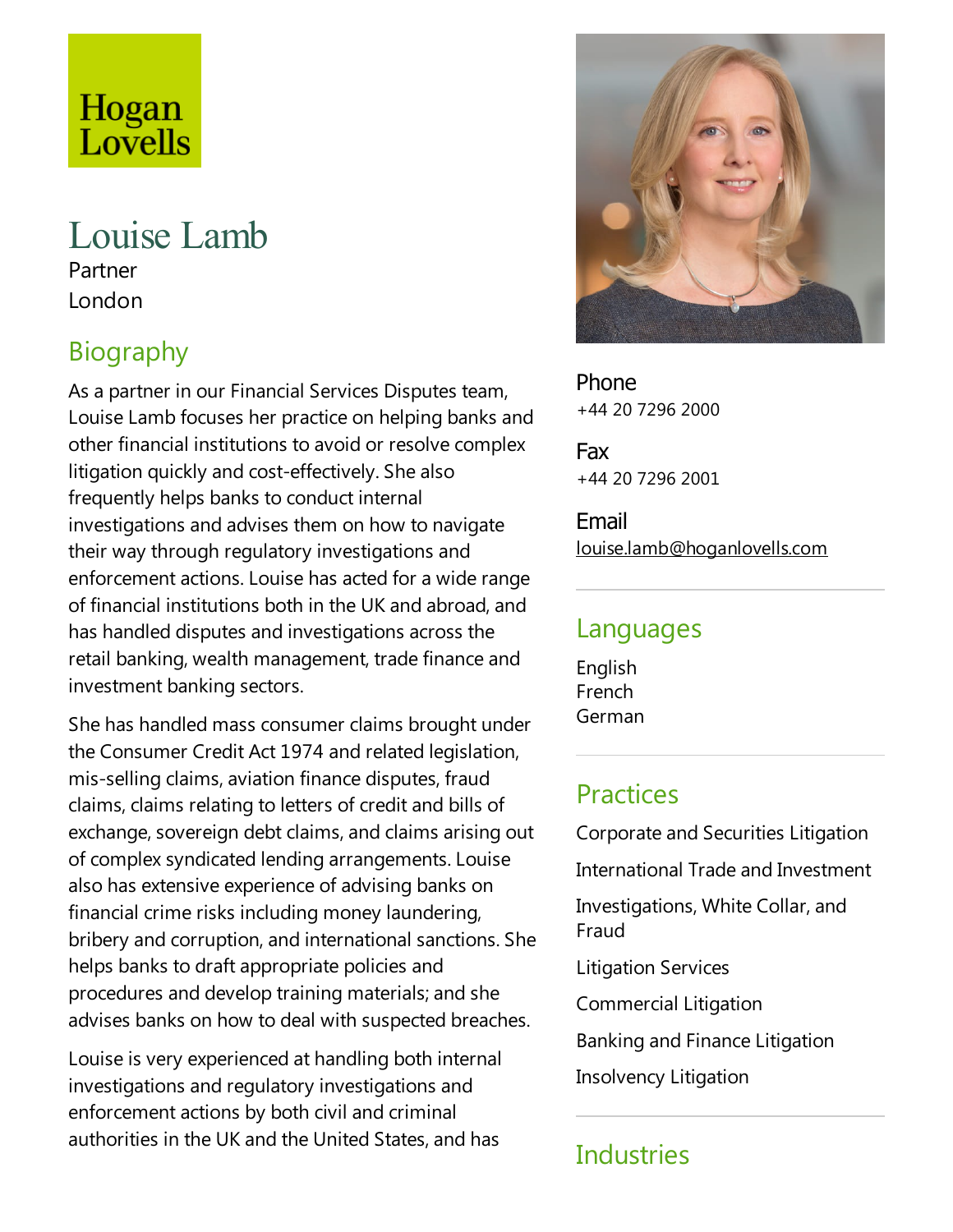been praised for her calm approach. Louise has spent time on secondment to the retail and investment banking litigation team of a major bank client.

Louise is recognised by the current UK legal directories as aleading individual in banking litigation and is noted for having "asolid reputation in the banking litigation sphere, with a range of experience including advising on internal investigations in responseto potential regulatory breaches and mass consumer claims under the CCA ".

### Representative experience

Acting for aleading retail bank in proceedings to determine the scope of s75 of the Consumer Credit Act 1974 (Office of Fair Trading v Lloyds TSB Bank PLC and others).

Acting for Bank of Zambia in proceedings brought by Barbados Trust as assignee under a loan facility. The proceedings determined whether a restriction on assignment could be circumvented by means of a declaration of trust (Barbados Trust Company Ltd v Bank of Zambia and another).

Acting for an international multilateral organisation in proceedings relating to facilities extended to a national airline.

Advising an African multilateral organization in proceedings against an African borrower under a series of promissory notes.

Advising a global bank to put in place policies and procedures upon the introduction of the UK Bribery Act 2010.

Advising a global bank in relation to an investigation into its compliance with AML, KYC and sanctions laws and regulations and reporting to authorities in the UK and the U.S.

Advising a global bank on the drafting and implementation of its sanctions policies and internal staff training materials.

Financial Institutions

#### Areas of focus

- Anti-money Laundering
- Bribery and Corruption
- Sanctions
- Class Actions and Group Litigation
- Consumer Finance Litigation
- E-discovery and Information Management
- Alternative Dispute Resolution
- Financial Services Regulatory Investigations and Enforcement
- PublicInternational Law

# Education and admissions

## Education

M.A., University of St Andrews, 1997